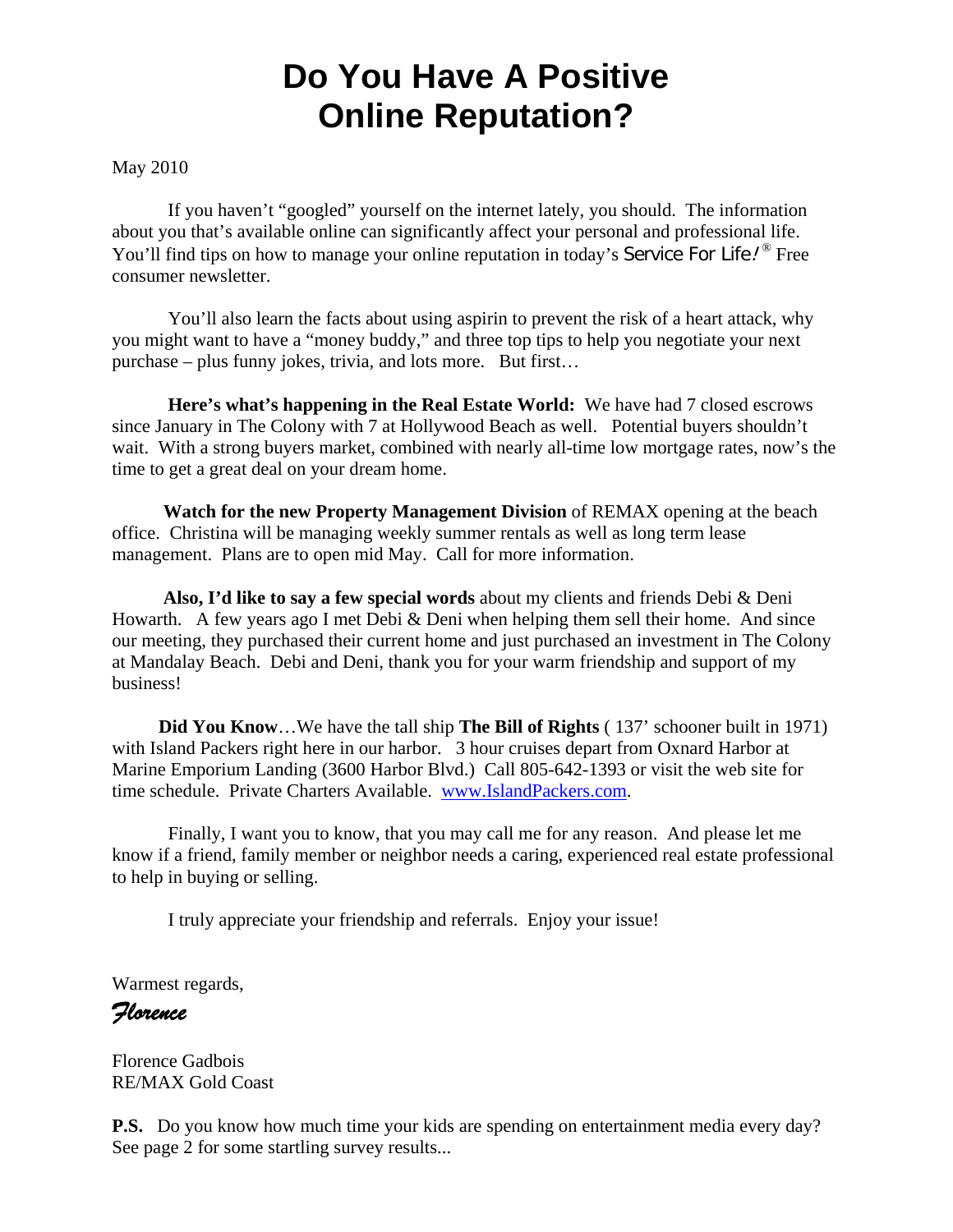*Florence's…* 



*450 Ideas to Help Sell Your Home Faster. Call or e-mail to get this free CD* 

> **May 2010 Volume IV, Issue 28 Oxnard, California**

# *Inside This Issue…*

**How To Manage Your Online Reputation…Page 1** 

**Will Aspirin Reduce Your Risk Of A Heart Attack?...Page 2** 

**Why You Should Have A 'Money Buddy'…Page 3** 

**3 Top Negotiating Tips…Page 3** 

**Beat This Trivia Question and You Could Win Dinner for Two at The Whale's Tail ...Page 4** 

**Are Home Buyers Satisfied With New Home Builders?...Page 4** 



# **Service For Life***!*

*"Insider Tips For Healthy, Wealthy & Happy Living…"* 

# **How To Manage Your Online Reputation**

Go ahead, Google yourself. Everyone else is. Whether you're an adult or a teenager, what they find can affect your personal and professional life. Did you know employers and colleges search the internet for information about candidates before they make selection decisions? Here's what you should do:

Find out what's out there about you (or your company)...

- **Search your name on Google, but don't forget Yahoo, Bing and Ask.** Put quotation marks around your name, and use keywords (your city) to narrow the search. Try it with your nickname or middle initial.
- **Search again but click on "Images" and again on "Videos."**
- **Check alumni sites, genealogy sites etc.** Ask your friends if you're in a video they've uploaded to YouTube.

Be proactive about protecting your reputation…

- **Safeguard your personal information, particularly on social networking sites.** Open a secondary email account or use a different persona for social sites, chatrooms, web forums, etc.
- **Use privacy settings to set the right level of control, especially for Facebook and MySpace.** Don't give access to "Everyone." That makes it visible to search engines, too.
- **Set up a Google Profile.** Go to **www.google.com/profiles** to build a personal page that helps people get the right information when they search your name. You can do the same thing on Yahoo at **profiles.yahoo.com**.
- **Monitor your online presence by signing up for Google or Yahoo Alerts.** They'll let you know if someone searches for certain phrases, such as your name or company name.
- $\checkmark$  If you find something embarrassing, talk to the source. Even better, create positive content (write a blog or an article) that will appear on search results.

#### **Thinking Of Selling Your Home Soon?**

Don't attempt to sell your home without my Free consumer guide, "*44 Moneymaking Tips For Preparing Your Home To Sell."* My exclusive report will give you all the facts for a fast, top dollar sale. Just call 805-701-8410 anytime, 24 hours, and I'll rush a copy out to you.

*Get Free money-saving home tips at my web site: BchRealEstate.com*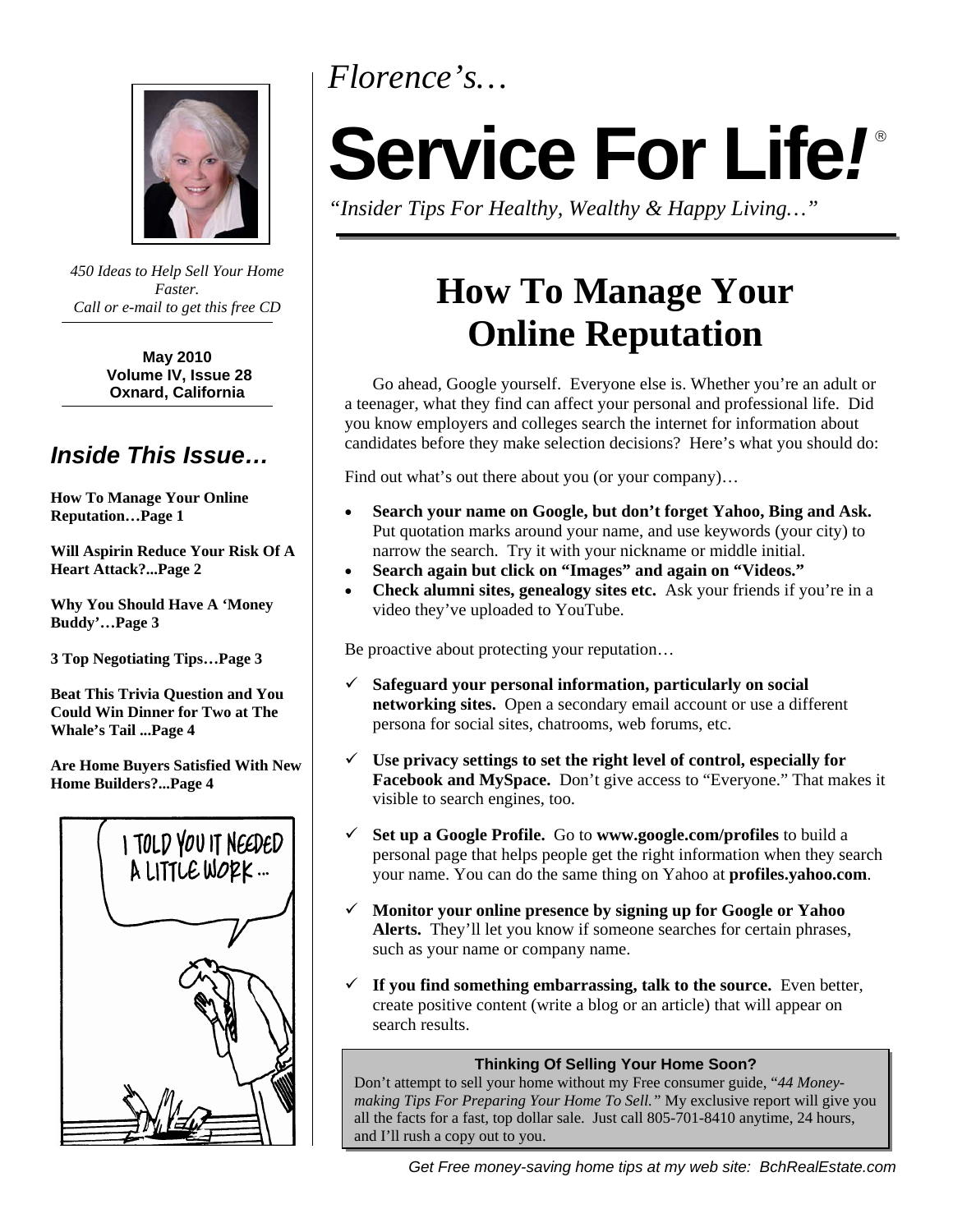### **Word of the Month…**

Studies have shown your income and wealth are directly related to the size and depth of your vocabulary. Here is this month's word, so you can impress your friends (and maybe even fatten your wallet!)…

**Bumptious** (bump-shus) adj.

**Meaning:** Crudely or loudly assertive; pushy.

**Sample Sentence**: I was extremely annoyed at the man's bumptious style of conversation.

# **The Odds Are Awful**

You have a better chance of getting into a car accident, a plane crash or being struck by lightning than to win the lottery. To calculate your odds of winning, go to:

**www.webmath.com/lottery.html** 

# **What Your Kids Are Doing**

 A Kaiser Family Foundation survey shows that 8-18 year-olds spend an entertainment media a day. average of 7 hours 38 minutes using

- $\blacksquare$  They spend more time *listening* to music, playing games and watching TV on their cell phones than they spend *talking* on them!
- $\blacksquare$  7<sup>th</sup>-12<sup>th</sup> graders spend an average of 1 hour 35 minutes a day texting, and that wasn't counted as entertainment media in this study.
- Media use increases when they become tweens (11-14 years old).

# **Fascinating Fact**

 Each day is 1.26 microseconds shorter due to the earthquake in Chile on Feb. 27. One of the strongest ever recorded, the quake shifted the Earth's axis about 3 inches.

# **Quotes To Live By…**

Animals are such agreeable friends – they ask no questions; they pass no criticisms.

–George Eliot

The willingness to accept responsibility for one's own life is the source from which self-respect springs.

–Joan Didion

# **Will Aspirin Reduce Your Risk Of A Heart Attack?**

You may have seen emails going around that talk about heart attack symptoms and the use of aspirin. The answer to the above question is "it depends." Here are the facts:

- **Aspirin is a drug.** Even though you can buy it over-the-counter at any drug store, aspirin is a drug that can mix badly with other medicines, vitamins or dietary supplements. If you're already taking a medication or supplement to thin the blood, you should not add aspirin.
- It may not be for everyone. The risks of long-term use may be greater than the benefits if there are no signs of, or risk factors for, heart or blood vessel disease.
- **Daily aspirin can be safest when prescribed by a medical professional.**  Aspirin has been known to help people who are living with some kinds of heart and blood vessel diseases. It can help prevent a heart attack or clotrelated stroke by lowering the clotting action of the blood's platelets. Your doctor, nurse or other health professional should decide if it's right for you, depending on your health and medical history.
- **Dosage matters.** There are no directions on the label for using aspirin to reduce the risk of heart attack. You must discuss the different forms of aspirin products with your doctor. When you buy a product, check the "Drug Facts" label for "active ingredients: aspirin" or "acetylsalicylic acid" at the dose your doctor prescribes.
- **If you feel symptoms of a heart attack or stroke, call 9-1-1 immediately.** The operator, emergency medical technicians or Emergency Department physician will give you an aspirin *if it's right for you.* To study the warning signs (chest pain, discomfort in other areas of the upper body, shortness of breath), go to the American Heart Association website at **www.americanheart.org**.

# **Please Welcome New Clients And Good Friends Into Our Real Estate Family…**

I'd like to take a moment to personally introduce and welcome a few of my newest clients and friends who have supported my business. And special thanks for everyone who thought of me with your referrals!

Congratulations to **Paul & Audrey Hanneman** who purchased 3600 Ocean Drive at Hollywood Beach; **Paul Morse and Robert Neer** who purchased 1532 Windshore Way at Seabridge and **Deni and Debi Howarth** who purchased 2382 Vina del Mar in The Colony

 **THANK YOU! THANK YOU! THANK YOU! THANK YOU!**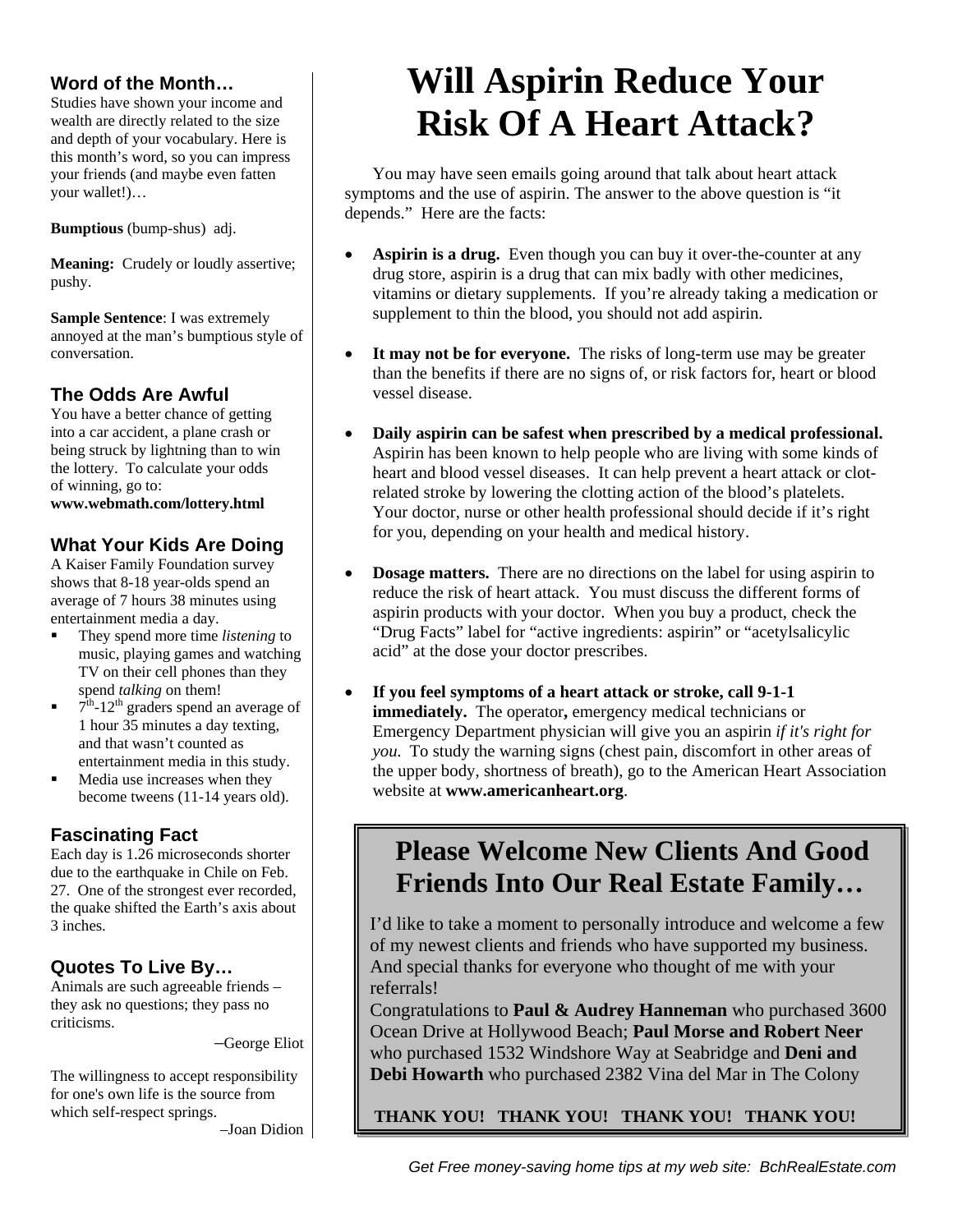### **Brain Teaser…**

What symbol associated with money does not appear on U.S. currency?  *(See page 4 for the answer.)* 

### **Words Of Wisdom**

- Everyone seems normal until you get to know them.
- No matter what happens, somebody will find a way to take it too seriously.
- Always remember you are unique just like everyone else.
- $\overline{a}$  Never test the depth of the water with both feet.
- Never, under any circumstances, take a sleeping pill and a laxative on the same night.

### **Just Sign Here**

Want to sign a printable copy of the Declaration of Independence? Go to the National Archives Experience at **www.archives.gov/exhibits/charters/ declaration\_sign.html** 

# **Great Uses For Dental Floss**

- ◆ Sew buttons on heavy-duty fabric. The floss won't break as easily as thread!
- $\bullet$  Remove cookies stuck on a cookie sheet.
- $\bullet$  Slice through hard boiled eggs, cheese or a cake (to make layers).

# **Boss Catch You Napping?**

After napping they were receive new information. It's a good thing. A study at UC Berkeley showed that workers who napped cleared their short-term memory and essentially "rebooted" their brains. After napping they were ready to

# **Wonderful Church Bulletins**

- l, The Fasting & Prayer Conference includes snacks and meals.
- Ladies, don't forget the rummage sale. It's a chance to get rid of those things not worth keeping around the house. Bring your husbands.
- At the evening service tonight, the sermon topic will be "What Is Hell?" Come early and listen to our choir practice.
- Weight Watchers will meet at 7 p.m. at the church. Please use large double door at the side entrance.

# **Do You Need A 'Money Buddy'?**

That's what Trent from "The Simple Dollar" blog calls someone close to you who seems to be facing similar financial challenges as you are. While a spouse is certainly a "money buddy," it's helpful to choose someone else (with a spouse's okay) who can lend a different perspective. By linking up with that person (or a couple), you can support each other and benefit financially and psychologically. Here are 5 things you can do for each other:

**Relieve tension and talk it out.** Most of us keep our financial problems to ourselves. You'll ease your stress if you have someone you trust to talk to. How much information you share is up to you.

**Give and get advice from fresh eyes.** When you've reached a point of financial indecision ("Which debt do I pay off first?" "What bank should I use?"), a money buddy is a second set of eyeballs to look at the situation.

**Hold each other accountable for goals.** If you set a goal for yourself, share it with your buddy and remind each other of your goals regularly. Knowing your buddy knows your goal can be a great motivator.

**Share knowledge and resources**. Split the cost of a warehouse shopping club membership or divide the items you buy in bulk.

**Celebrate each other's progress and successes.** It's even more gratifying when you take the journey together.

# **Here's A Free, Valuable Resource…**

Now You Can Search The Home Market, Get Helpful Community Information, AND Receive Important Resources For Saving Time And Money When Buying Or Selling At **BchRealEstate.com**.

# **3 Top Negotiating Tips…**

The next time you're negotiating to buy almost anything, remember these top negotiating tips:

- **Empower yourself.** You have the right to negotiate. Most sellers are open to giving you a discount if it means keeping you as a customer.
- **Do your homework**. Ten percent is a good discount (20 is great) for manufactured goods (electronics). With household goods (furniture, appliances) try for another 10 percent. The deepest discounts come on services (hotels, lawn care), where you may get up to 40 percent if you pay cash, bundle services, and/or commit long term.
- **Ask for something you don't necessarily want along with the things you do want.** If you're buying a dishwasher, car or TV, ask for an extended warranty, preferred financing or free delivery. When the seller counters, you have something to "give on" to make the seller feel like you're meeting him/her part way in getting to an agreed upon price.

*Get Free money-saving home tips at my web site: BchRealEstate.com*